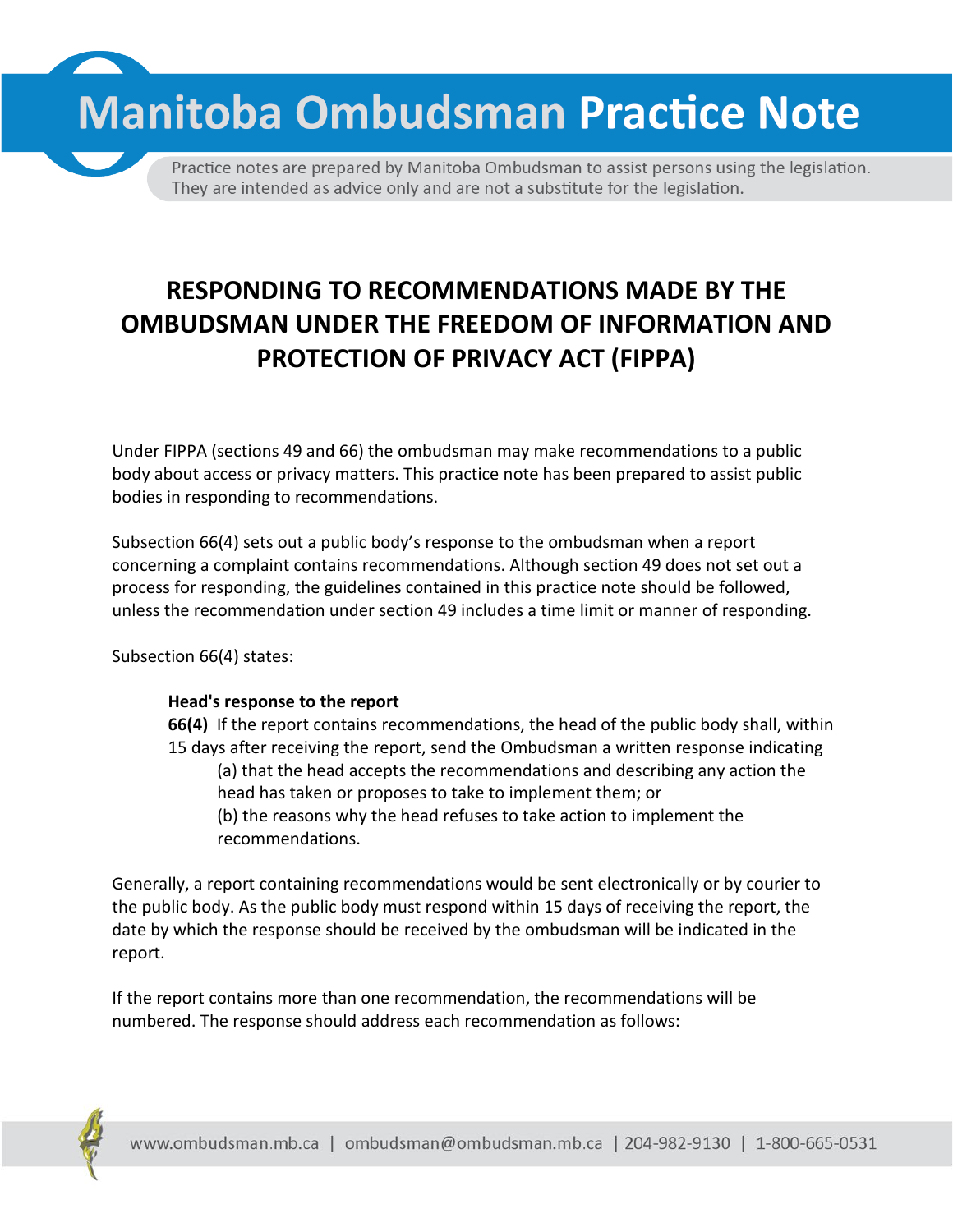- 1. indicate the recommendation number
- 2. state whether the recommendation is accepted
- 3. if the recommendation is accepted, describe any action taken or proposed to be taken to implement the recommendation within the time limits specified in subsection 66(6)
- 4. if the recommendation is not accepted, provide reasons why the public body refuses to take action to implement the recommendation

The time limits for complying with recommendations are set out in subsection 66(6):

## **Compliance with recommendations**

**66(6)** When the head of a public body accepts the recommendations in a report, the head shall comply with the recommendations

(a) within 15 days of acceptance, if the complaint is about access under subsection 59(1), (2), (3.1) or (4); and

(b) within 45 days in any other case;

or within such additional period as the Ombudsman considers reasonable.

Subsection 66(6) permits an additional period of time to comply if the ombudsman considers it to be reasonable. In the event that the public body is unable to comply with the time limits, the response should indicate the reasons why and indicate the additional period needed to comply. The ombudsman will notify the public body if the additional period is considered reasonable.

Subsection 66.1(1) provides that the ombudsman may ask the information and privacy adjudicator to review a matter if the ombudsman has given a report containing recommendations to the head of the public body and:

- the head's response indicates that the public body refuses to take action to implement any of the ombudsman's recommendations;
- the head's response indicates an acceptance of the ombudsman's recommendations, but action is not taken to implement them within the required time; or
- the head fails to respond as required by subsection 66(4)

Under subsection 66(5), the ombudsman is required to notify the complainant of the public body's response to the recommendations, as follows:

## **Notice to the complainant**

**66(5)** The Ombudsman shall notify the complainant about the head's response without delay. In the case of a response that indicates a refusal to take action on any of the Ombudsman's recommendations, the Ombudsman shall also, if the complainant has been refused access to a record or part of a record or is a third party notified under section 33 of a decision by the head of a public body to give access, inform the complainant

(a) as to whether the Ombudsman intends to ask the adjudicator to review the head's decision under section 66.1; and

(b) that, if the Ombudsman does not ask for a review, the complainant may